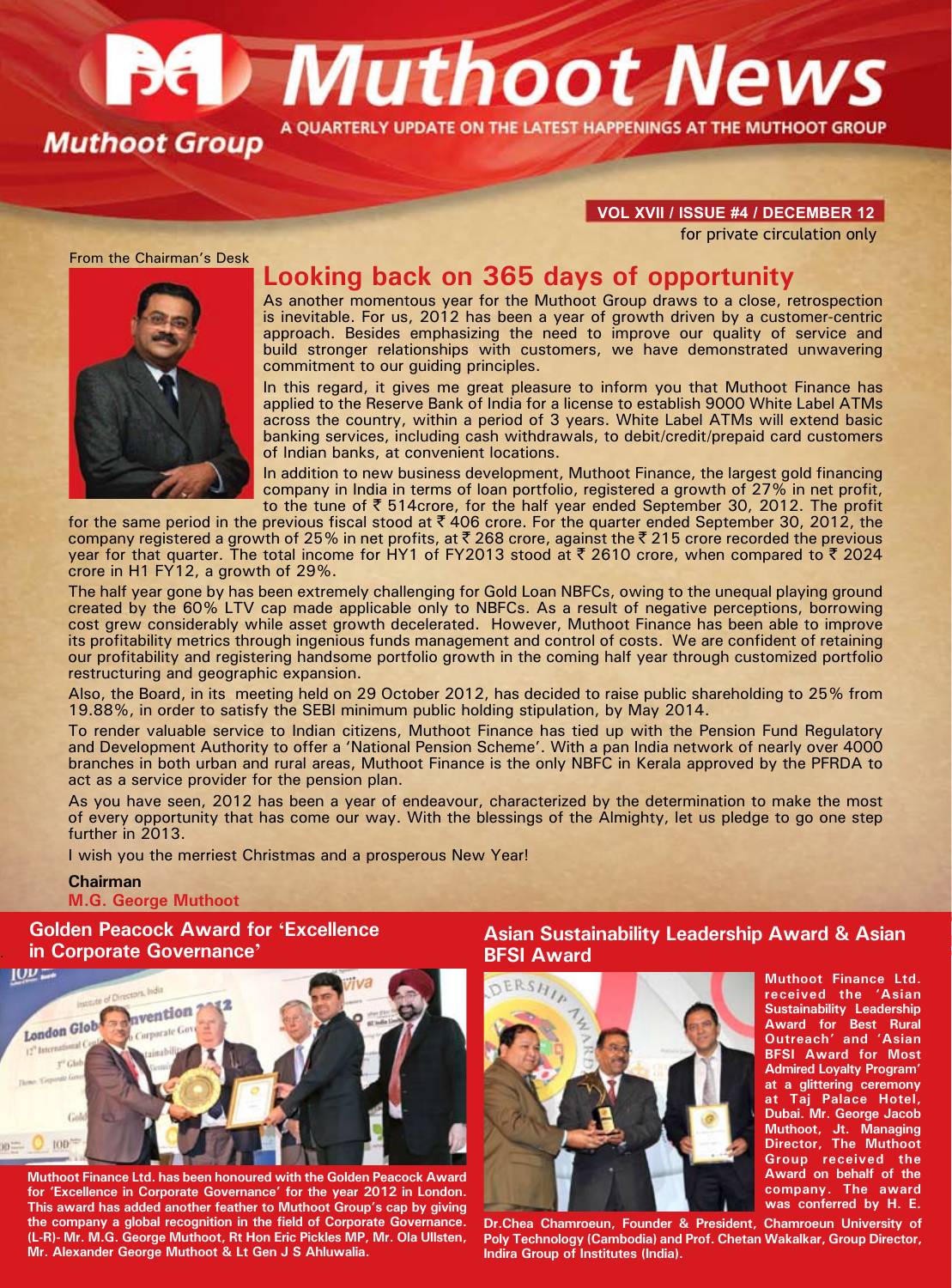**Muthoot Wealth Management Services North Offsite held at Manesar, Gurgaon, Haryana on 05/10/2012 & 06/10/2012**





George Muthoot - Director.

Muthoot Wealth Management Services Best Team North, Kolkata receiving the North Team with Mr. M.G. George Trophy from Mr. M.G. George Muthoot-Muthoot - Chairman & Mr. Alexander Chairman & Mr. Alexander George Muthoot - Director.





Mr. M.G. George Muthoot - Chairman, Mr. Alexander George Muthoot - Director, Mr. Balbir Chand Sagar - General Manager (C&O) & Mr.Thomas P Rajan - Senior Vice President addressing the team.

# **St. George's School Alumni Meet**



To celebrate the completion of 50 glorious years in the field of Education, St. George's School hosted an Alumni Meet on the theme of 'Relive The Legacy'. The event, anchored by Monty Singh highlighted the journey of school from inception till date had laser shows, sky lanterns among others.



Dr. Sara George Muthoot, Principal, St. George's School was honoured with the Gem of India Gold Medal for her exemplary contribution in the field of education at the Global Achievers Conclave at House of Lords, UK.

# **Muthoot Finance applied for White Label ATM License**

With a view to enhance the brand image, increase the business volume and diversify our activities we have applied to RBI for license to set up a WLA network. We propose to install 9000 ATMs in next 3 years.

White Label ATMs (WLAs) are those ATMs set up, owned and operated by Non Banking entities as an enterprise. These ATMs do not display logo of any Bank and they will serve the customers of all the banks. These WLAs will be interconnected with the entire ATM network in the country and the customers of all banks can transact permitted business with the cards issued by their bankers through the White Label ATMs.

# **Branch Anniversary**



Branch Anniversary celebration of Cooke Town branch under Bangalore North region

# **Spark of Excellence Award**



His Grace Dr. Youhanon Mar Demetrios, the 3rd Metropolitian of Malankara Orthodox Syrian Church (Delhi Diocese) conferred Dr. Sara George Muthoot, Principal, St. George's School with 'Spark of Excellence Award' for her outstanding contribution in the field of Education at a glittering ceremony at St. Paul's School, Hauz Khas, New Delhi. The award has been instituted by the Orthodox Christian Youth Movement (OCYM), the youth wing of the Malankara Orthodox Church, Delhi Diocese.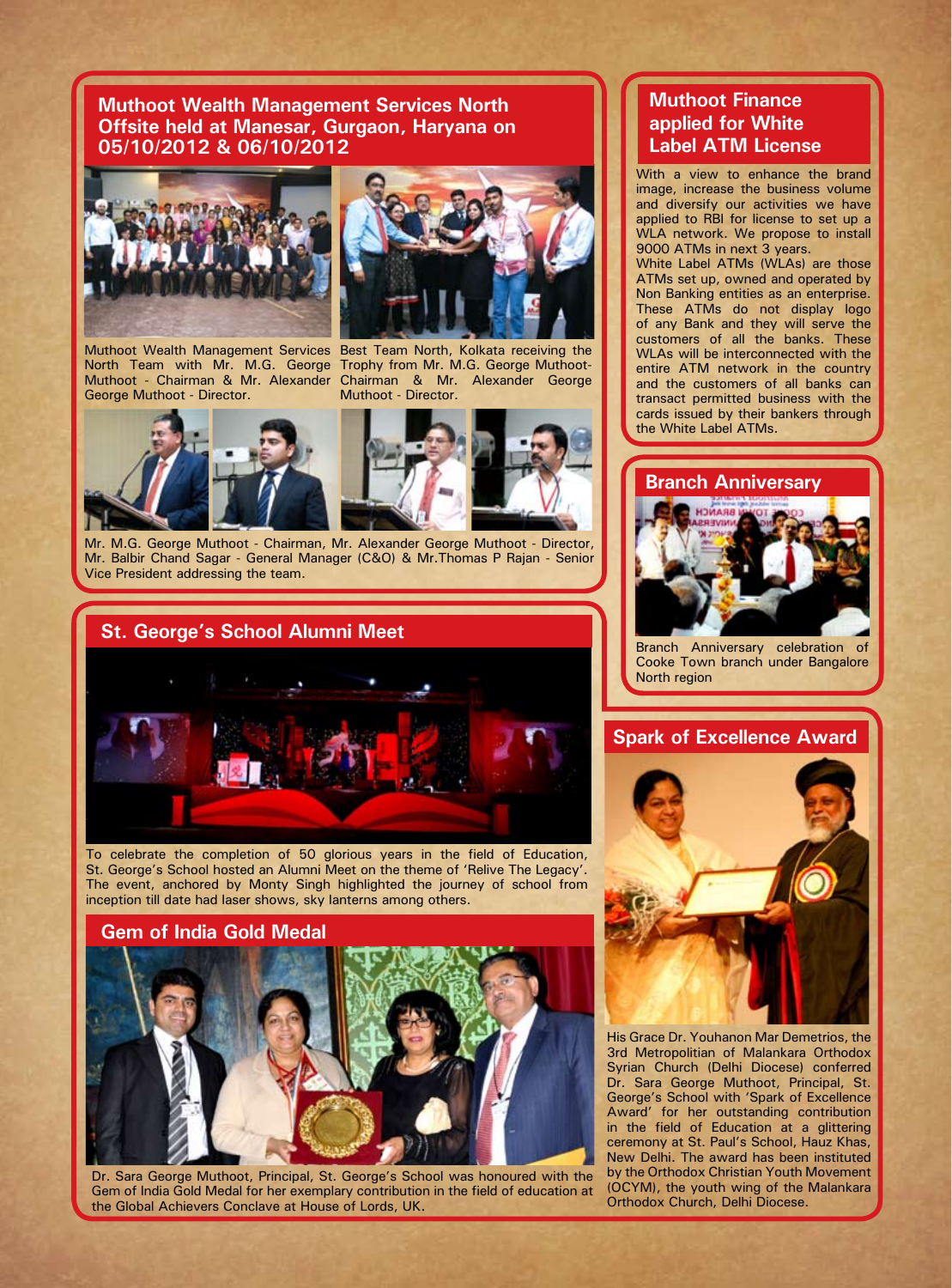## **Mental Health Day**



In association with Indian Psychiatric Society (Kerala), Muthoot Medical Centre, Kozhencherry celebrated Mental Health Day on 17 October 2012. Shri. P.C. Vishnunath, MLA inaugurated the function along with Dr. Roy Abraham Kallivayalil (National President, IPS, Prof. & HOD of Psychiatry Pushpagiri Medical College, Thiruvalla) and Dr. Georgie Kurian Muthoot (Executive Director, Muthoot Health Care Division).

### **Infection Prevention Week**



Infection Prevention Week was conducted at Muthoot<br>Medical Centre Kozhencherry Medical Centre from  $22^{nd}$  to  $27^{th}$  October. The theme was **"Spread Knowledge, Not Infection"** The program was inaugurated by Dr. Samuel Joseph, (Medical Superintendent, Muthoot Medical Centre Kozhencherry) and Mrs. Bobby Ramesh (Chief Nursing Officer, Muthoot Hospital, Pathanamthitta).

#### **World AIDS Day**



In association with Poyanil Hospital<br>Kozhencherry and Indian Medical Kozhencherry and Association, Muthoot Medical Centre Kozhencherry conducted World AIDS Day rally on 1 December 2012. Kozhencherry Circle Inspector Mr. Zacharia Mathew flagged off the rally.

# **Officials Meet**

### **Investors meet**

As part of its ongoing investment awareness programme, The Muthoot Group in association with the National Stock Exchange of India conducted an Investors Meet on 'Equity & Debt Market' at EROS (Hilton Hotels & Resorts), New Delhi.



(L-R): Mr. Tanuj Mishra (Manager-CRM (Delhi), National Stock Exchange), Mr. George M Alexander (Director, Muthoot Group) and Mr. Ragesh G R (Director & CFO, Muthoot Securities Ltd.)



H.H Baselios Mar Thoma Paulose – II (The Catholicos and Malankara Metropolitan), His Grace Dr. Youhanon Mar Demetrios (the 3rd Metropolitian of Malankara Orthodox Syrian Church) and senior officials of Malankara Orthodox Syrian Church Diocese – Delhi visited the Corporate Office – North and blessed the organization and all the staffs.

# **Meeting with the President of India**



H.H Baselios Mar Thoma Paulose – II, The Catholicos and Malankara Metropolitan and senior officials of Malankara Orthodox Syrian Church Diocese – Delhi centre met & presented President Shri. Pranab Mukherjee with a memento at Rashtrapati Bhavan, New Delhi.



# **Muthoot Travelsmart launches its website**

Muthoot Travelsmart proudly launches **www.muthoottravelsmart.in** website. Designed exclusively for the services

'Ascension-2012', an internal gettogether of Muthoot Vehicle Finance Ltd. (MVFL) staff was held on 11 November 2012 at The Fern, Hotel Bluemonde, Cochin. Mr. George Alexander Muthoot (Managing Director), Mr. K.P. Padmakumar (Executive Director) and Mr. Eapen Alexander (Director) were present on the occasion. Staff members presented musical and entertainment programme.



of Travelsmart, the website enables to search, inquire and book the travel preferences with ease. The application being user friendly is simple and easy to understand. It provides detailed list of the Products & Services of Muthoot Travelsmart.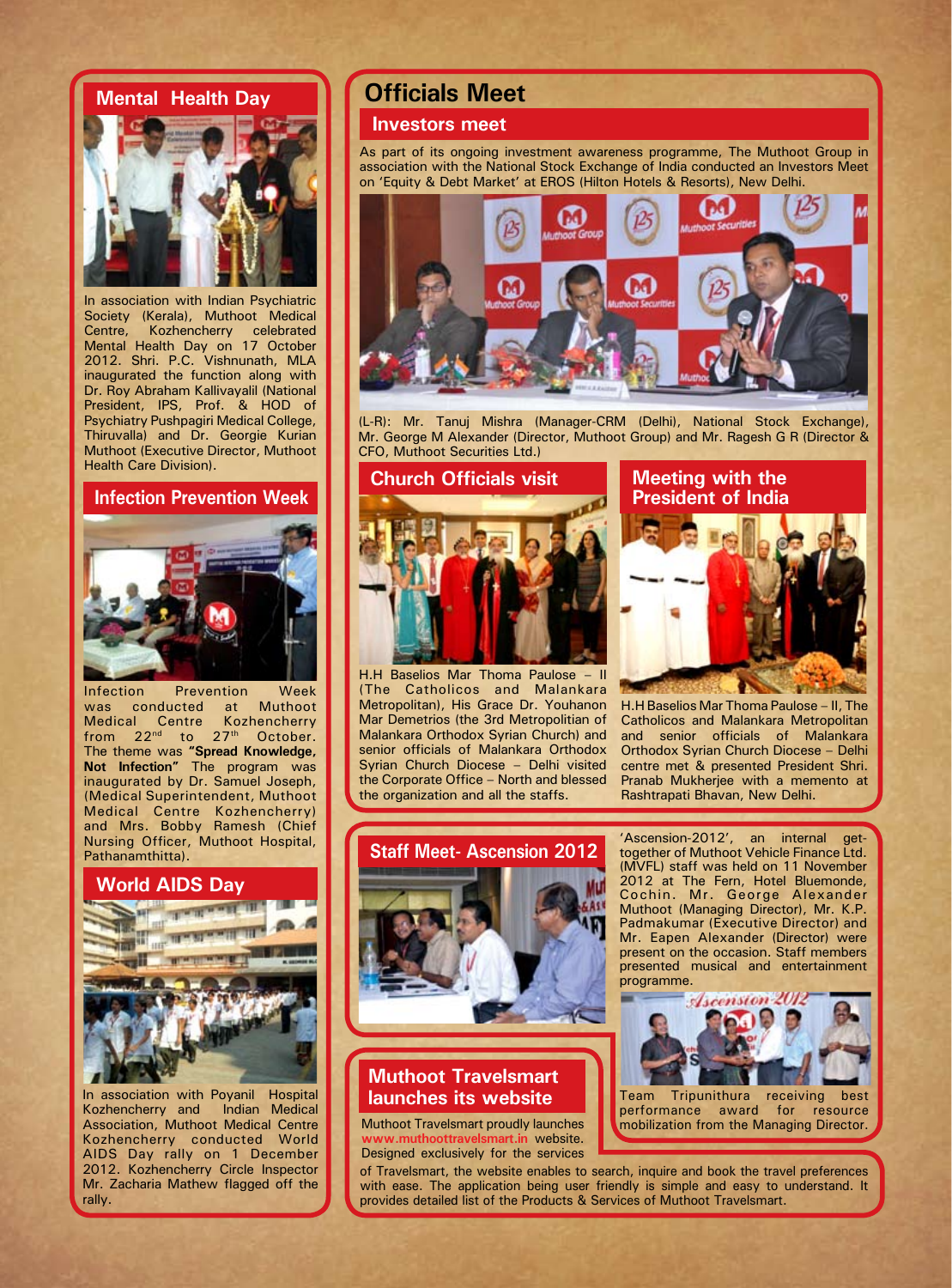# **CSR Initiatives Events**

# **Paul George Memorial Tournament Delaware and Dental Show**



As part of its vision to constantly give back to the community by identifying talent and facilitating growth in many fields, The Muthoot Group presented Paul George Memorial Tournament, a sports platform for the government school students who have been unable to get an opportunity to showcase their cricket talent.

Constituted in the memoriam of our beloved Executive Director, Late Shri Paul M George, the 11 day Under-16 Twenty-Twenty cricket tournament was held from October 17, 2012 to October 27, 2012 at St. George's School, Alaknanda, New Delhi.

Dr. Smt. Kiran Walia, Hon'ble Minister for Education, Social Welfare, Women and Child Development & Languages was the Chief Guest on the Grande Finale of the tournament held on October 27, 2012. Present on the occasion were Shri.



Muthoot M George Foundation (MMGF) distributed Sewing Machine to Mr. Benny A.J., Chugathara.



Perala Branch Manager handed over the MMGF financial help to Mr. G Narendra for his Educational Expenses.



Chinnarayapatna Branch Manager handed over the MMGF financial help to the beneficiaries



Shammi Narang (renowned voice over artist and former Doordarshan anchor), Shri. M.G. George Muthoot (Chairman, Muthoot Group), Mr. Alexander George Muthoot (Director-Muthoot Group), Dr. Sara George Muthoot (Principal, St. George's School), Mrs. Mihika Mathew Alexander (VP-Operations, St. George's School), renowned cricket coach Udey Gupte, Ms. Ritu Sidana (Administrator – Sports Academy) and other dignitaries. Shri. Yashpal Sharma (renowned former cricketer and former national selector) was the Chief Guest on the inaugural day of the tournament.

#### **Highlights of Paul George Memorial Tournament:**

- 128 students from 8 Delhi Government schools participated in the tournament.
- 8 Most Valued Players selected from the 8 teams during the Tournament are being trained at the St. George's Sports Academy for a year without any fee.
- Winning prize of  $\overline{5}$  50,000 to the winning team and  $\overline{\xi}$  25,000 to the runner's up team was given.
- Educational Scholarship of  $\bar{z}$  10,000 to the best player from each team was given.
- Two other best players from each team were selected as the ball boy for the Delhi Daredevils home matches in the IPL season VI.
- Original Delhi Daredevils key players autographed cricket bat was given to the winning team.
- Trophies were given to Man of the Match in each game, All Rounder, Best Batsman & Best Bowler.



MMGF distributed bed sheets to the poor patients of Palliative Care Unit, Vellamunda on 2 October 2012.



Mr. Babu John Malayil, Asst. General Manager, Corporate Communications distributed piggy banks at St. Francis UP School, Amballoor to encourage students to learn the habit of savings.



Muthoot Group participated and organized a treasure hunt activity at the three-day dental exhibition. We received active participation from the dental fraternity and apprised them on the varied Muthoot Group products. Winners of the treasure hunt were awarded with Muthoot Gold Coins.

### **Bumper Tambola Contest @ Arun Vihar Club**



A nouveau initiative by The Muthoot Group, this event was held for the Army & Air Force officials at Arun Vihar Club, New Delhi. The participants were introduced to the varied products offered by Muthoot Group. To further motivate the participants, a lucky draw contest was held where the winner was awarded with a Muthoot gift hamper.

# **Treasure Hunt Activity @ Mandakini**



Treasure Hunt Activity was also organised for the residents of Mandakini Enclave, New Delhi. Through this activity, the participants were introduced to the varied products offered by The Muthoot Group. Mr. Sachdeva, President of Mandakini Enclave won 20 gm silver coin which he presented to the youngest girl present in the activity. The second winner was Mrs. Somya Gupta who gave her 0.5 gm Gold coin to her son.

## **Diwali Celebration at Corporate office North**



Mr. M.G.George Muthoot (Chairman, The Muthoot Group) lighting a firecracker with the support of Mr. Avinav Chaubey (AGM- Marketing).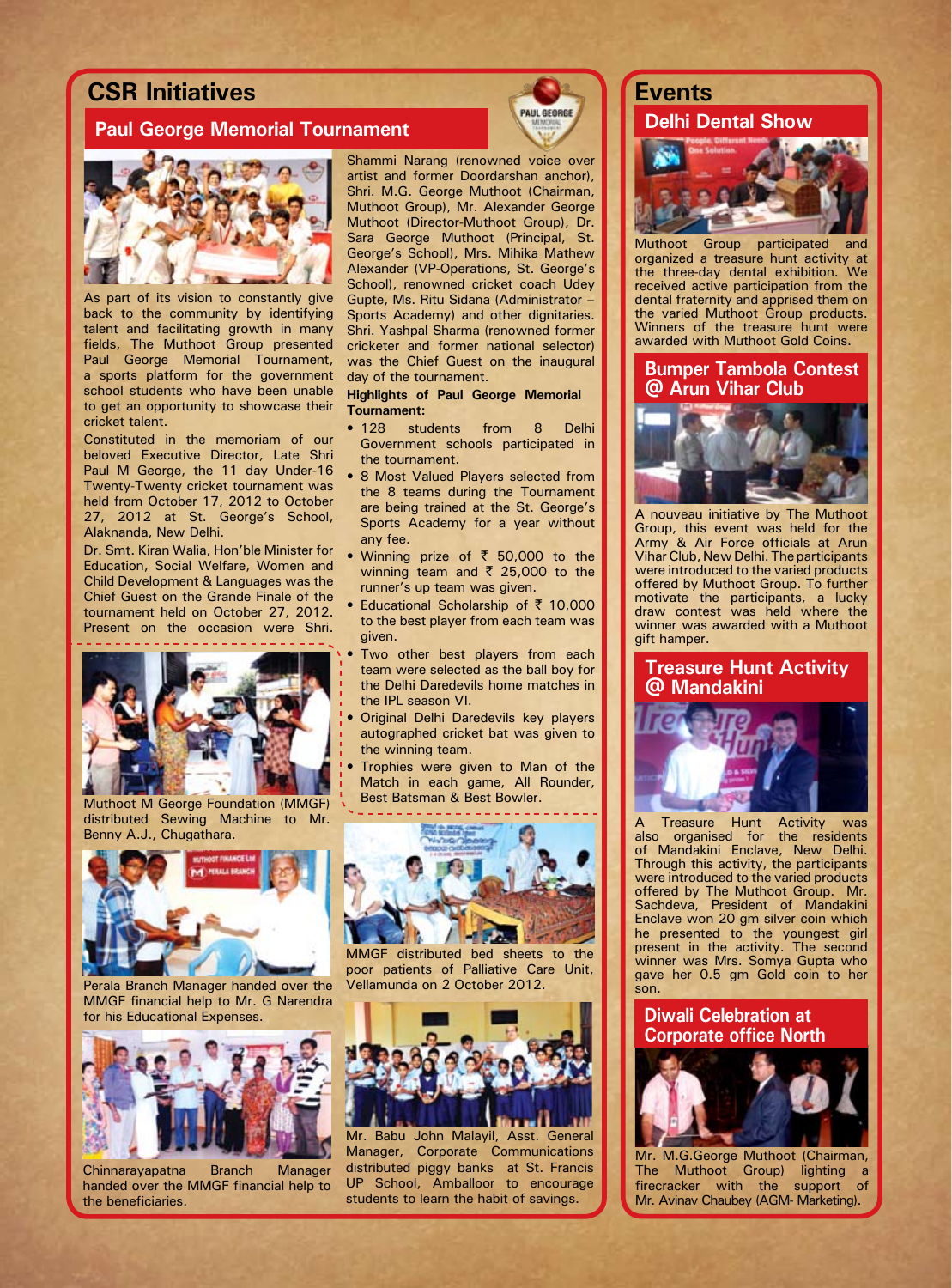## **Muthoot Daredevils wins NCL KERALA – 2012**



NCL KERALA – 2012, the first ever 'NSE Champions League T 10 Cricket Tournament' was conducted by the National Stock Exchange of India Ltd. All the twelve prominent broking companies from Kerala participated in this tournament that was held at Sacred Heart College Ground, Thevara from 3rd to 4th November 2012. Muthoot Securities Cricket team christened as 'MUTHOOT DAREDEVILS' won the tournament and will now be seen playing for the South Zone Tournament at Chennai. Mr. P. Balachandran, eminent cricket personality of Kerala was the Chief Guest for the final match of the tournament and distributed Trophy and medals to the players.



Mr.Venu R., Captain of MUTHOOT DAREDEVILS receiving 'WINNER NCL KERALA -2012' Trophy from Mr.P.Balachandran.



A friendly staff cricket match was played between Muthoot Group and St. George's School at the school grounds. St. George's School staff team won by 7 wickets.

## **Sr. Management Interaction with employees**

All staff Meeting conducted at







**Secunderabad** 

Half yearly review meeting of Senior Officials of<br>Corporate Office Corporate was conducted at Hotel Crown Plaza, Cochin on 17 November 2012.

#### **IGNITE - 2013 MPMC ANNUAL MEET**

Muthoot Precious Metals Corporation conducted their annual Meet - Ignite 2013 at Pride Emerald Island Resort, Cherthala, Kerala.



Mr. George Alexander Muthoot, Managing Director, The Muthoot Group & Mr. P.E. Mathai, CEO, MPMC along with MPMC team members.

## **Q2 Result 2012-2013**

Muthoot Finance Directors announcing the Q2 result for the year 2012-2013.



(L-R): Mr. Oommen K Mammen (CFO), Mr. George Jacob Muthoot (Jt. Managing Director), Mr. K.P. Padmakumar (Executive Director), Mr. M.G. George Muthoot (Chairman), Mr. George Alexander Muthoot (Managing Director), Mr. George Joseph (Director), Mr. George Varghese (Director), Mr. George Thomas Muthoot (Jt. Managing Director) and Justice K. John Mathew (Director).

- **a) Retail Loan Assets under Management** ` **23743 crores (YoY increase of 13%).**
- **b) Profit after tax** ` **514 crores (YoY increase of 27%).**
- **c) Earnings per share** ` **13.83 (YoY increase of 23%)**
- **d) Income from Operations** ` **2610 crores (YoY increase of 29%).**